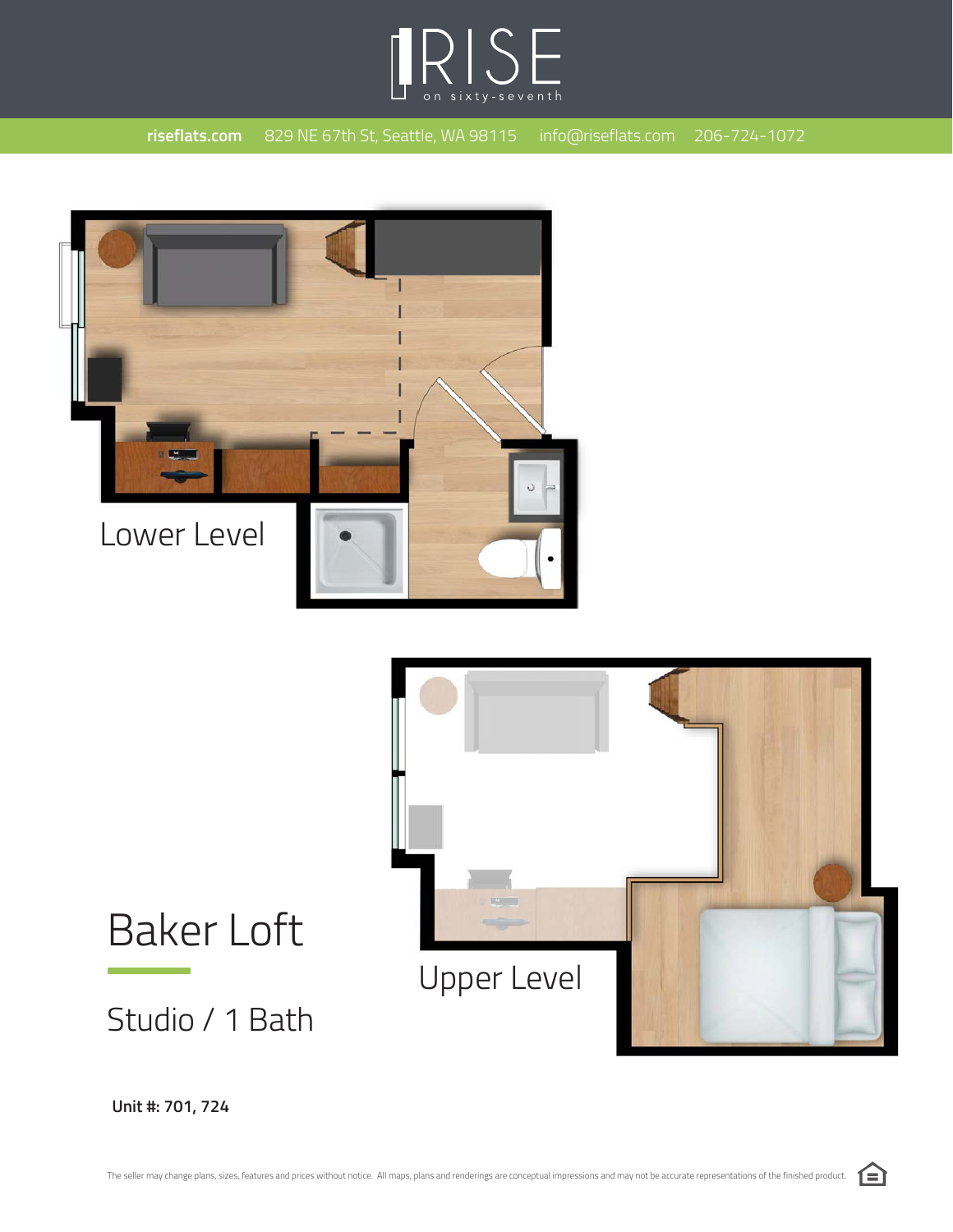



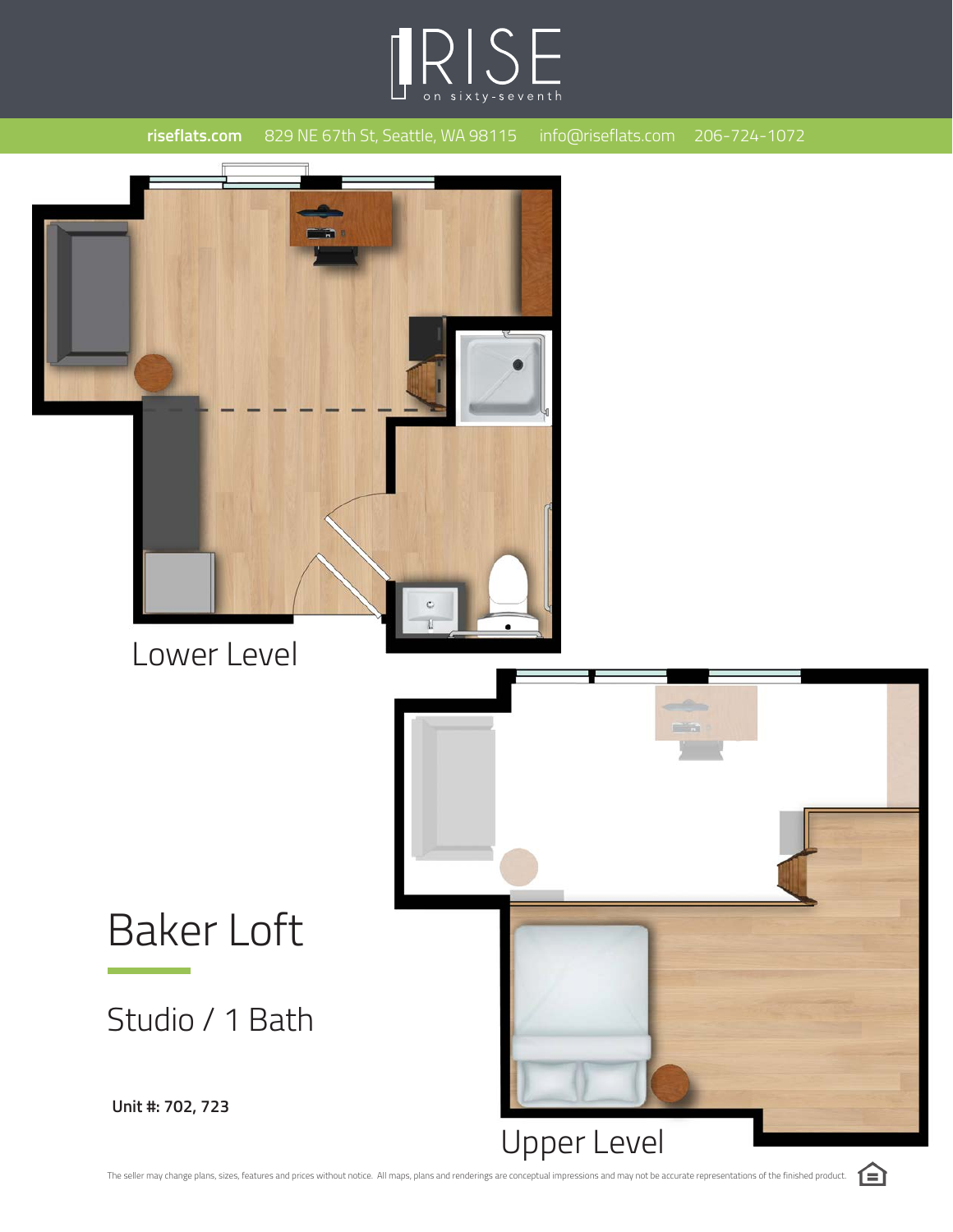





Lower Level **Lower Level** 

Baker Loft

Studio / 1 Bath

**Unit #: 703, 722**

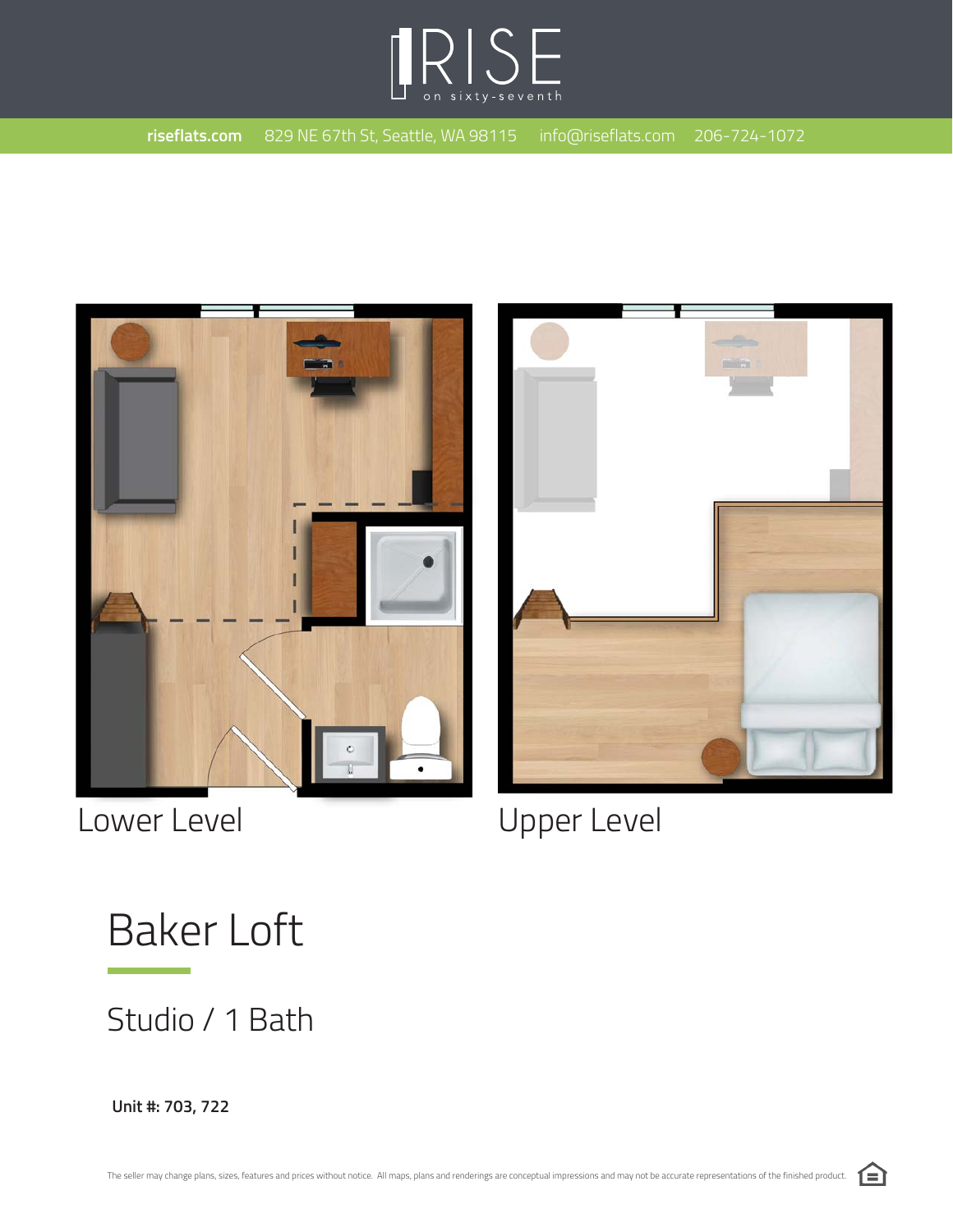



Lower Level





**Unit #:** 601, 624

Studio / 1 Bath

Baker Loft

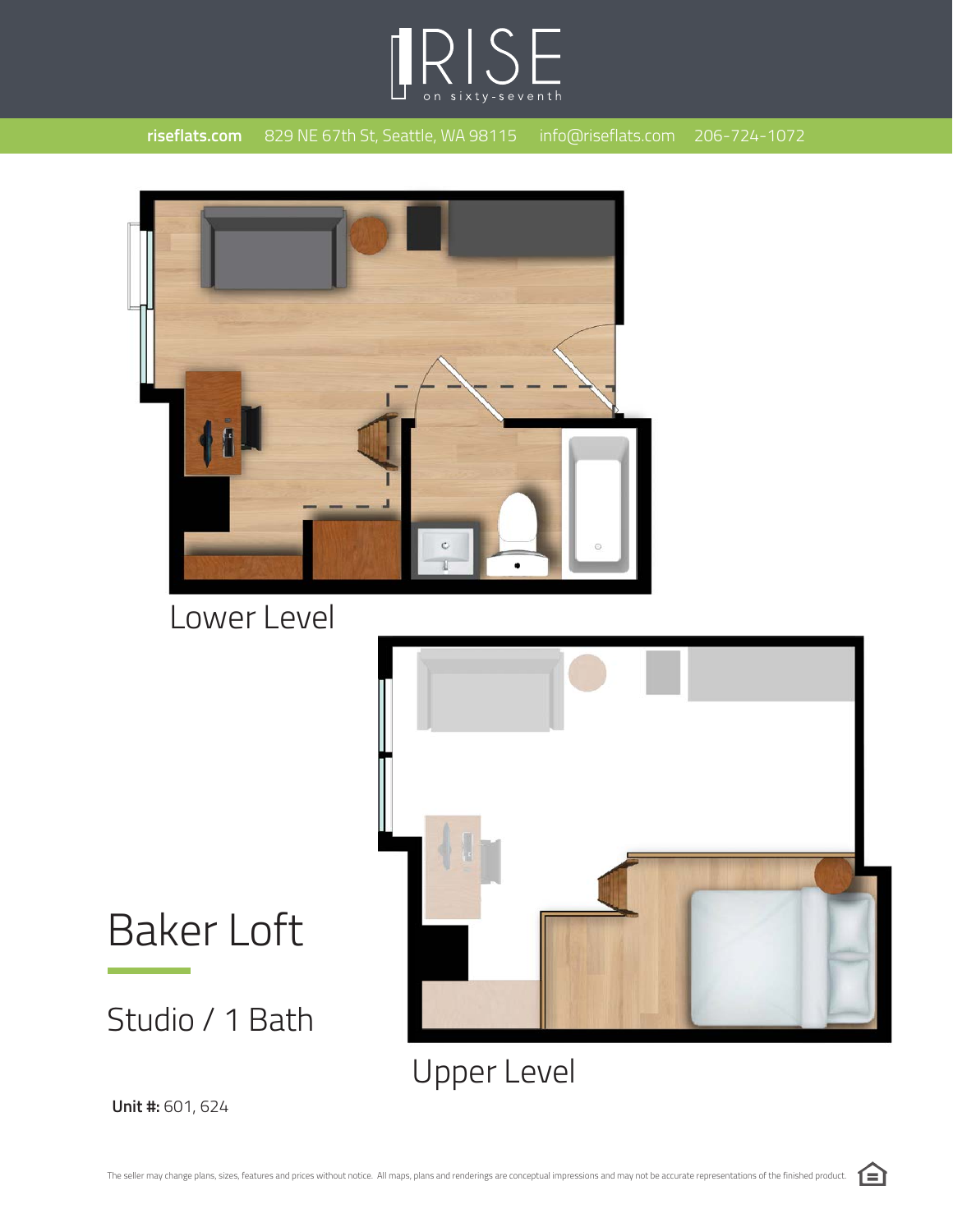



Lower Level



Baker Loft

Studio / 1 Bath



**Unit #:** 602, 623